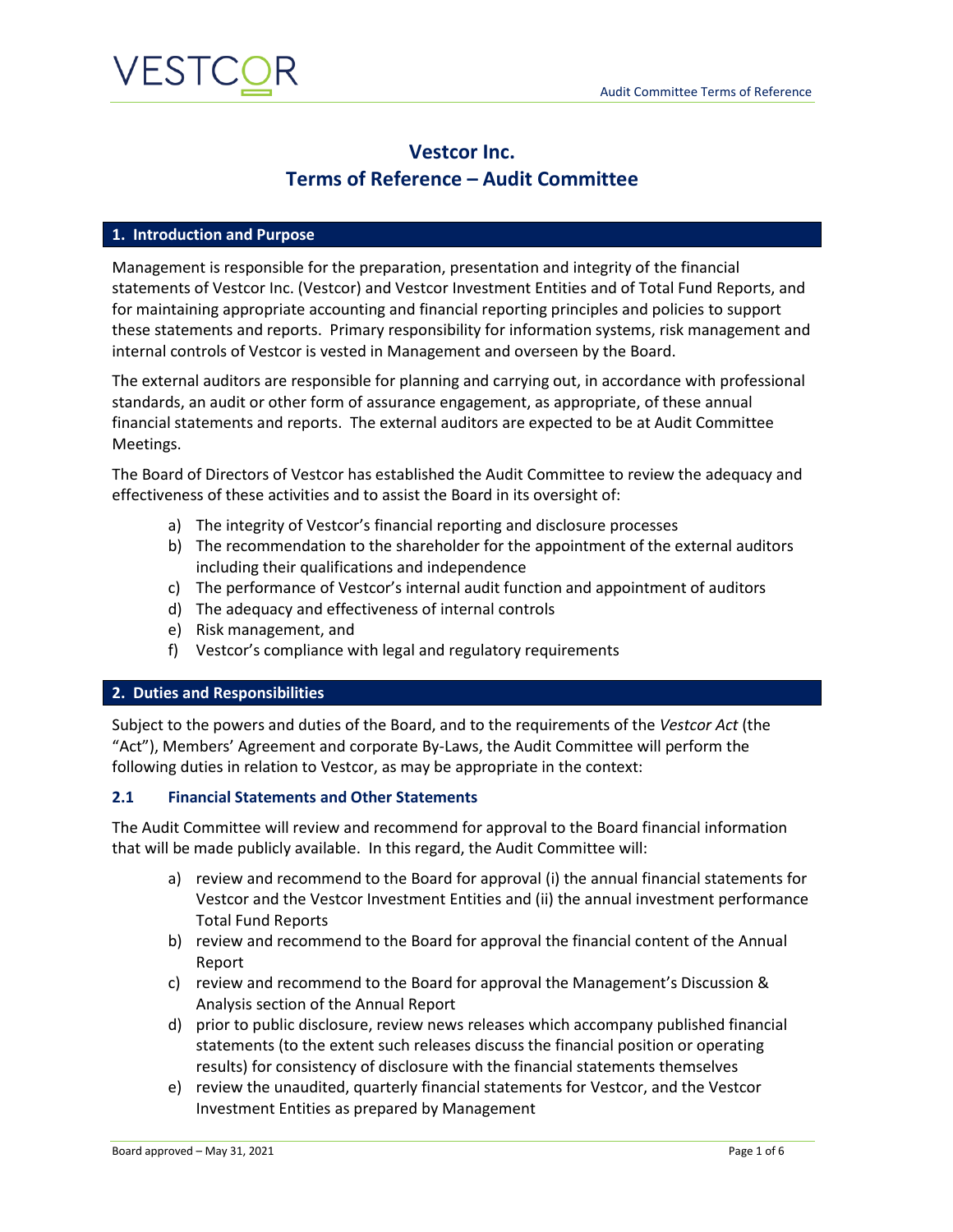

The Audit Committee will:

- a) regularly review, assess and annually approve, through the approval of the annual financial statements, the appropriateness of accounting policies and financial reporting practices used by Vestcor, the Vestcor Investment Entities and the Total Fund Reports
- b) review and approve, as required, any significant proposed changes in financial reporting and accounting policies and practices to be used by Vestcor and the Vestcor Investment Entities
- c) regularly review and assess any new or pending developments in accounting and reporting standards that may affect Vestcor and the Vestcor Investment Entities
- d) regularly review and assess the key estimates and judgments of Management that may be material to the financial reporting of Vestcor or the Vestcor Investment Entities
- e) regularly review and assess responses by Management to material information requests from government or regulatory authorities
- f) investigate and recommend a resolution to the Board of any issues or concerns referred to it by the Governance Committee (as the point of entry for any complaints or concerns) arising from complaints under the Code of Ethics and Business Conduct that may relate to a breakdown of financial disclosure controls or internal controls over financial reporting. Depending upon the nature of the complaint, the Committee may delegate the investigation and resolution of the complaint to Senior Management.

The Audit Committee has the delegated authority to approve changes in financial and accounting policies and practices to be used by Vestcor.

### **2.2 Internal Control and Information Systems**

The Audit Committee will review and obtain reasonable assurance that the internal controls and information systems are operating effectively to produce accurate, appropriate and timely management and financial information and that they are appropriately incorporating the risks identified in Vestcor's Enterprise Risk Management Framework. In this regard, the Audit Committee will receive Management's regular status reports addressing internal control or management information system issues identified by internal and external auditors or identified internally. The Committee will also annually review and assess the IT Strategic Plan.

### **2.3 Risk Management**

The Audit Committee supports the Board's risk management oversight in areas relating to its specific mandate. Such risks include but are not limited to major financial risks and risks relating to financial controls and/or financial reporting. The Committee will discuss these risks and the steps that Management has taken to monitor and control such exposures.

The Audit Committee will:

- a) review the mandate and scope of the Risk Manager role
- b) receive regular reports from the Risk Manager to monitor the status and evolution of enterprise-wide risks and the effectiveness of Vestcor's risk management program, including annual review and recommendation to the Board for approval of any significant changes to the Enterprise Risk Management Framework.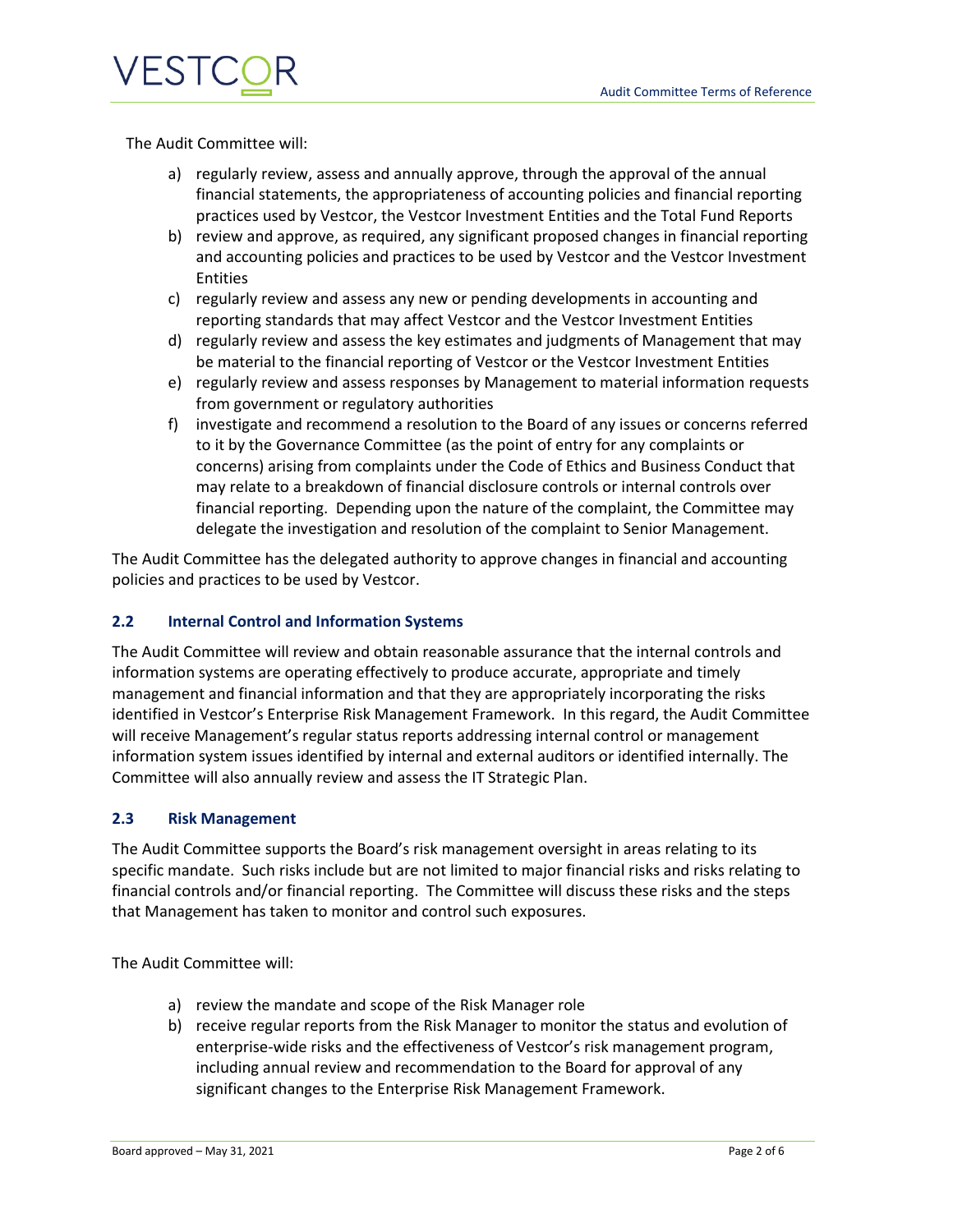

- c) meet periodically with the Risk Manager in the absence of Management and the external auditor
- d) oversee Management's fraud risk management program including annual review and recommendation for approval to the Board of Vestcor's Fraud Risk Management Policy and Management's annual fraud risk assessment

### **2.4 Internal Audit**

The Audit Committee will oversee the internal audit function of Vestcor and the internal auditor's relationship with the external auditor and with Management. In this regard, the Audit Committee will:

- a) review and approve the selection, evaluation (using Framework for Evaluation of Internal Audit) and retention of the Manager, Internal Audit
- b) review and approve the terms of the annual internal audit plan including objectives, scope, staffing, timetable, annual budget and use of external consultants
- c) review and approve any significant changes to an approved internal audit plan
- d) review matters that may affect the independence of the internal auditor including but not limited to the position of the internal audit function within the organizational structure of Vestcor and receive an annual confirmation of the independence of the internal audit function
- e) review and approve the findings and follow-up of the internal auditor including any significant difficulties encountered, restrictions imposed by Management or disagreements between Management and the internal auditor with regard to required systems and controls
- f) ensure that direct and open communication exists among the Audit Committee, the external auditor and the internal auditor
- g) meet periodically with the internal auditor in the absence of Management and the external auditor
- h) biennially review and recommend to the Board for approval the Internal Audit Terms of Reference
- i) review annually an evaluation of Internal Audit staff's conformance to the Institute of Internal Auditors International Professional Practices Framework including the Code of Ethics and Standards
- j) review the results of an annual self assessment of the effectiveness and efficiency of Internal Audit and an external assessment completed every five years by a qualified external assessor

### **2.5 External Auditor**

The Audit Committee is directly responsible for overseeing the work of the external auditor. The Audit Committee will review the planning and results of external audit and other annual assurance activities and the ongoing relationship with the external auditor. In this regard, the Audit Committee will:

a) review and recommend to the shareholder for approval, the annual appointment of the external auditor.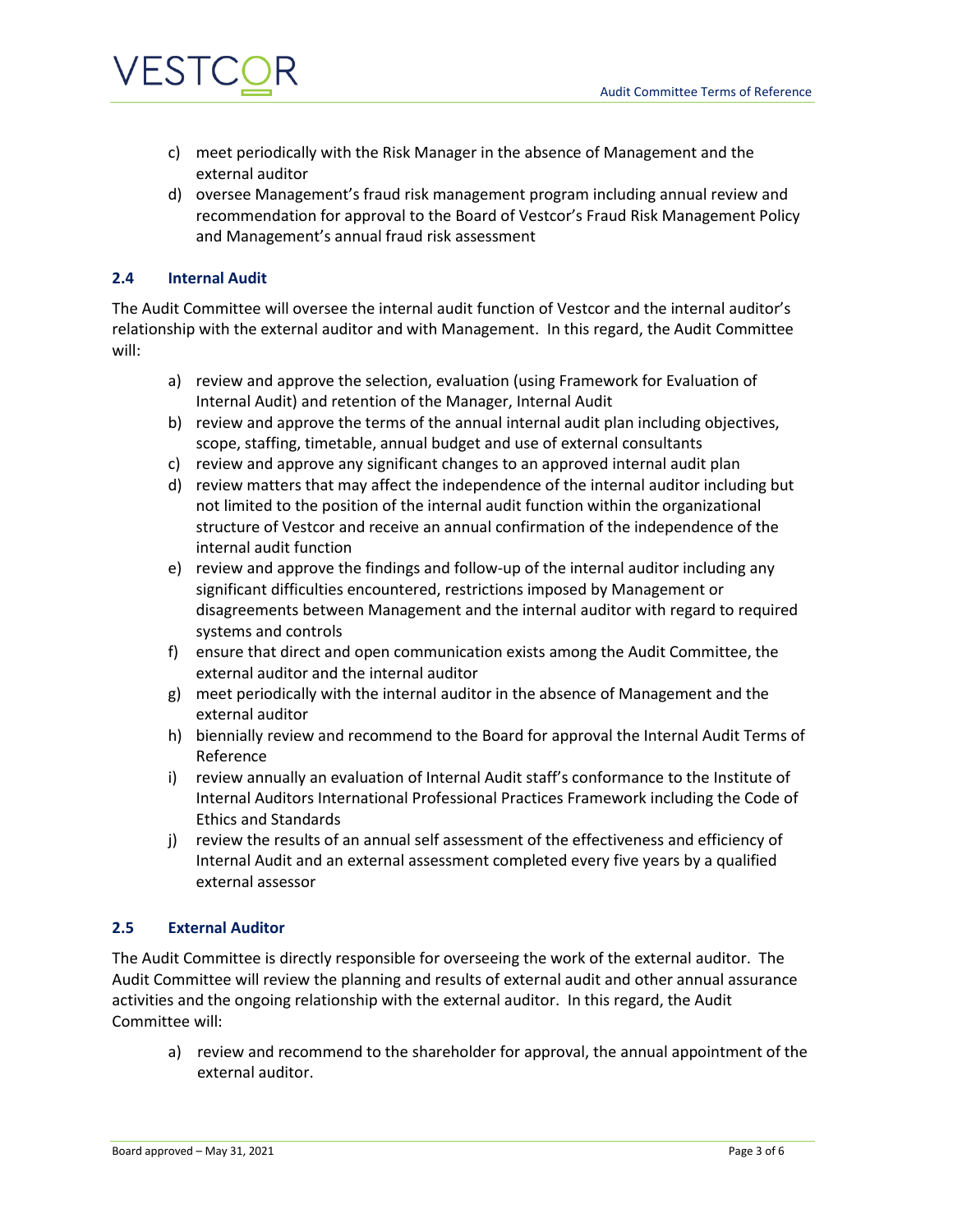### VESTCC

- b) review and approve the terms of the annual external audit engagement plan, including but not limited to the following:
	- i. engagement letter
	- ii. objectives and scope of the external audit and other annual assurance work
	- iii. materiality limit
	- iv. areas of audit risk
	- v. staffing, and in particular, the lead audit partner and the audit partner responsible for reviewing the audit, including partner rotation
	- vi. timetable, and
	- vii. proposed fees
- c) review and approve in advance, the non-audit services to be provided by the external auditor's firm or its affiliates (including the estimated fees) in accordance with a policy established by Management and approved by the Audit Committee, consider the impact on the independence of the external audit work and receive a quarterly report thereon from Management. The Audit Committee will also pre-approve quarterly fee baskets of \$5,000 each for non-audit, tax and other services to be used at Management's discretion which will be ratified at the next scheduled meeting.
- d) assess the performance and independence of the external auditor.
- e) meet with the external auditor in the absence of Management and the internal auditor, at least annually, to discuss Vestcor's and Vestcor Investment Entities' financial statements, Total Fund Reports and the external auditor's audit findings report.
- f) review and advise the Board with respect to the plan, conduct and reporting of the annual external audit, including but not limited to the following:
	- i. any difficulties encountered, or restriction imposed by Management, during the annual audit
	- ii. any significant accounting policies or financial reporting issues, alternative accounting treatments discussed with Management, ramifications and external auditors' preferred alternative, and any other material written communications with Management
	- iii. the external auditor's evaluation of Vestcor's system of internal controls, procedures and documentation
	- iv. the post audit or management letter containing any findings or recommendations of the external auditor including Management's response thereto and the subsequent follow-up to any identified internal control weaknesses
	- v. any significant disagreements between Management and the external auditor with regard to financial reporting
	- vi. any other matters that the external auditor brings to the attention of the Audit Committee, and
	- vii. any issues relating to review or appointment of internal or external auditors
- g) ensure that direct and open communication exists among the Audit Committee, the external auditor and the internal auditor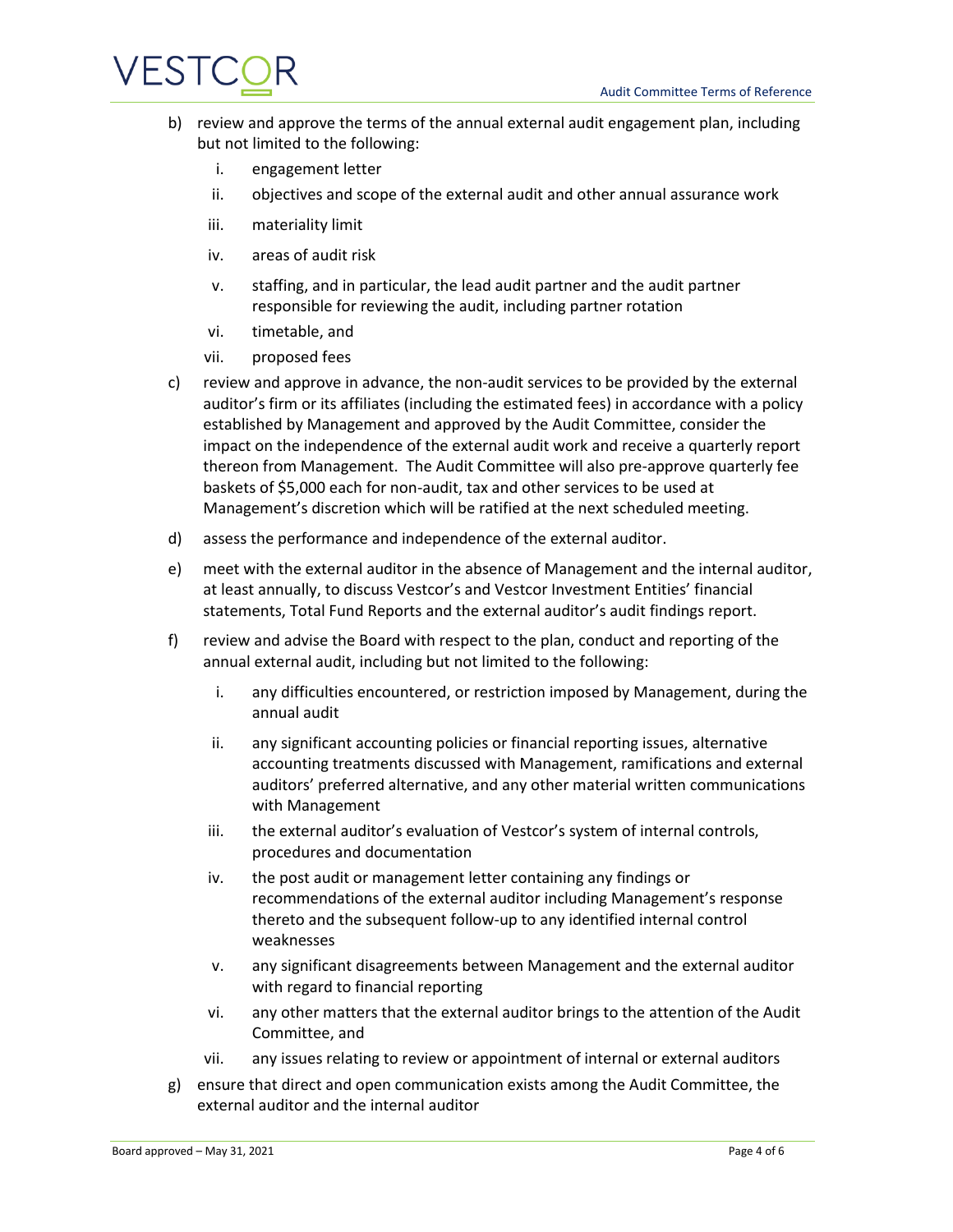# VESTC

h) review Vestcor's hiring policies concerning employees and partners or former employees and partners of the external auditor

### **2.6 Committee Objectives**

- a) Annually in March, review the Audit Committee's accomplishments for the prior year;
- b) Annually in November, formulate annual objectives, that align with Vestcor's Strategic Plan, for the Audit Committee's upcoming year; and
- c) Regularly review progress against annual objectives.

### **2.7 Other**

The Audit Committee will also:

- a) where applicable review all significant unusual investments, transactions or valuation adjustments that could have a material impact on the return on Vestcor's investments that are brought to the Audit Committee's attention by the external auditor or Officers
- b) annually review and recommend to the shareholder for approval insurance coverage of significant business risks and uncertainties
- c) review a quarterly report of any litigation matters that could significantly affect the financial statements
- d) review a quarterly report from the Chief Financial Officer on regulatory compliance matters
- e) review an annual report from the Chief Compliance Officer on securities regulation compliance
- f) review annually the top ten suppliers
- g) carry out such other duties as may be determined from time to time by resolution of the Board

The Audit Committee will have access to Management and Vestcor documents as required. It will also be provided with the resources necessary to carry out its responsibilities. The Audit Committee may engage independent counsel and other advisors and set and pay the compensation for any advisors so engaged.

In coordination with the Governance Committee, the Audit Committee shall annually review and assess the adequacy of its mandate in relation to evolving best practices and quarterly, through a review of meeting evaluation survey results, evaluate its effectiveness in fulfilling its mandate.

### **3. Committee Membership**

The Audit Committee shall be composed of not fewer than three Directors. All members of the Audit Committee shall meet the standard of financial literacy, which entails the ability to read and understand financial statements that present a breadth and level of complexity of accounting issues that are generally comparable to the breadth and complexity of the issues that can reasonably be expected to be raised by Vestcor's financial statements. All committee members shall be independent of Management of Vestcor. At least one committee member shall have accounting or financial management expertise.

The Board will, after reviewing the Board Chair's recommendation, appoint a Chair for the Committee.